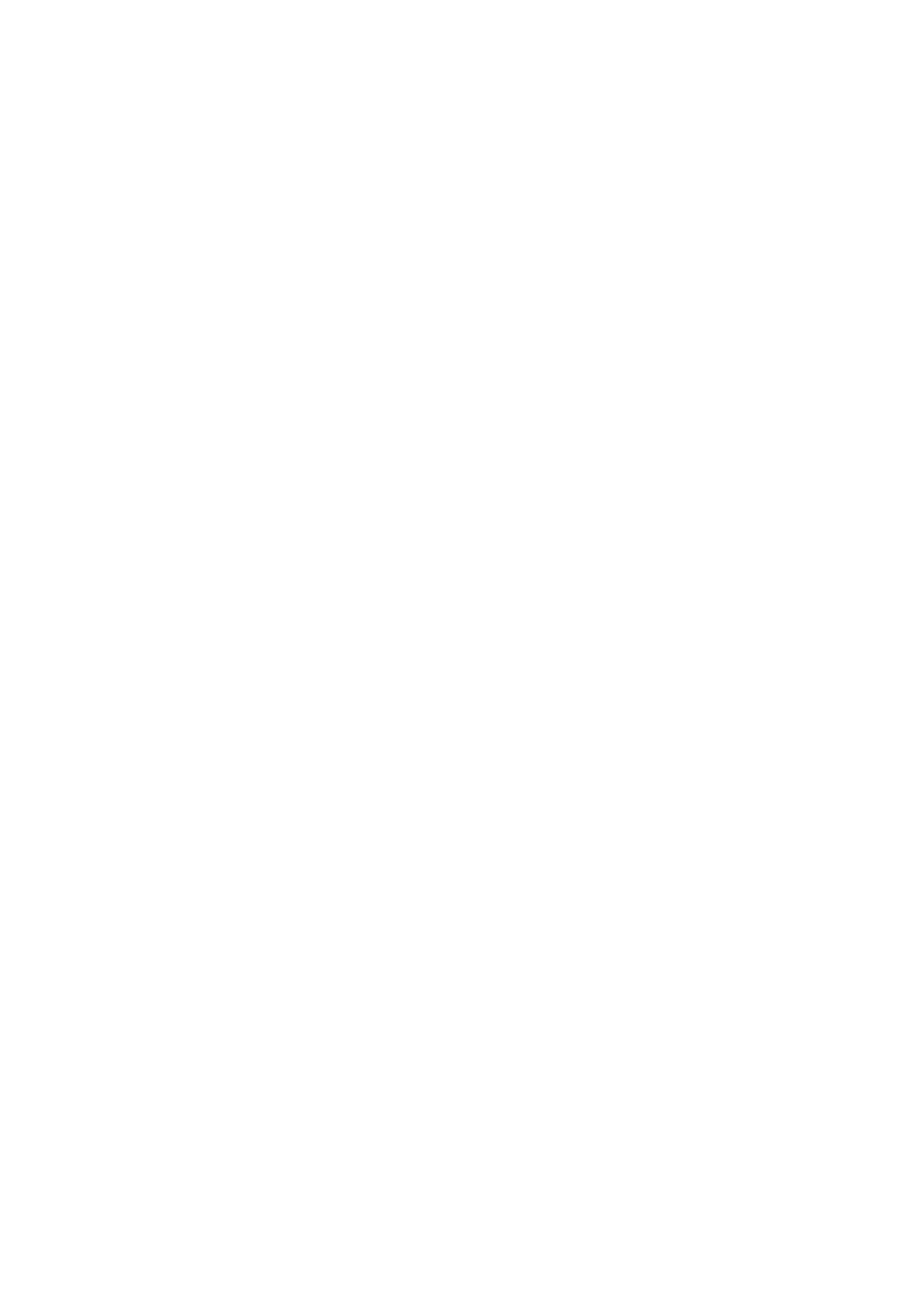

**CILINDROS HIDRÁULICOS HYDRAULIC CYLINDERS**



 **ACTUADOR ROTATIVO -HYDRAULIC ROTARY ACTUATOR-**

# ÍNDICE/ ÍNDEX:

#### **CODIFICACIÓN DE CILINDROS/** *COMPOSITION OF AHR CYLINDER CODE*

#### **TIPO CILINDROS/** *AHR CYLINDERS TYPES*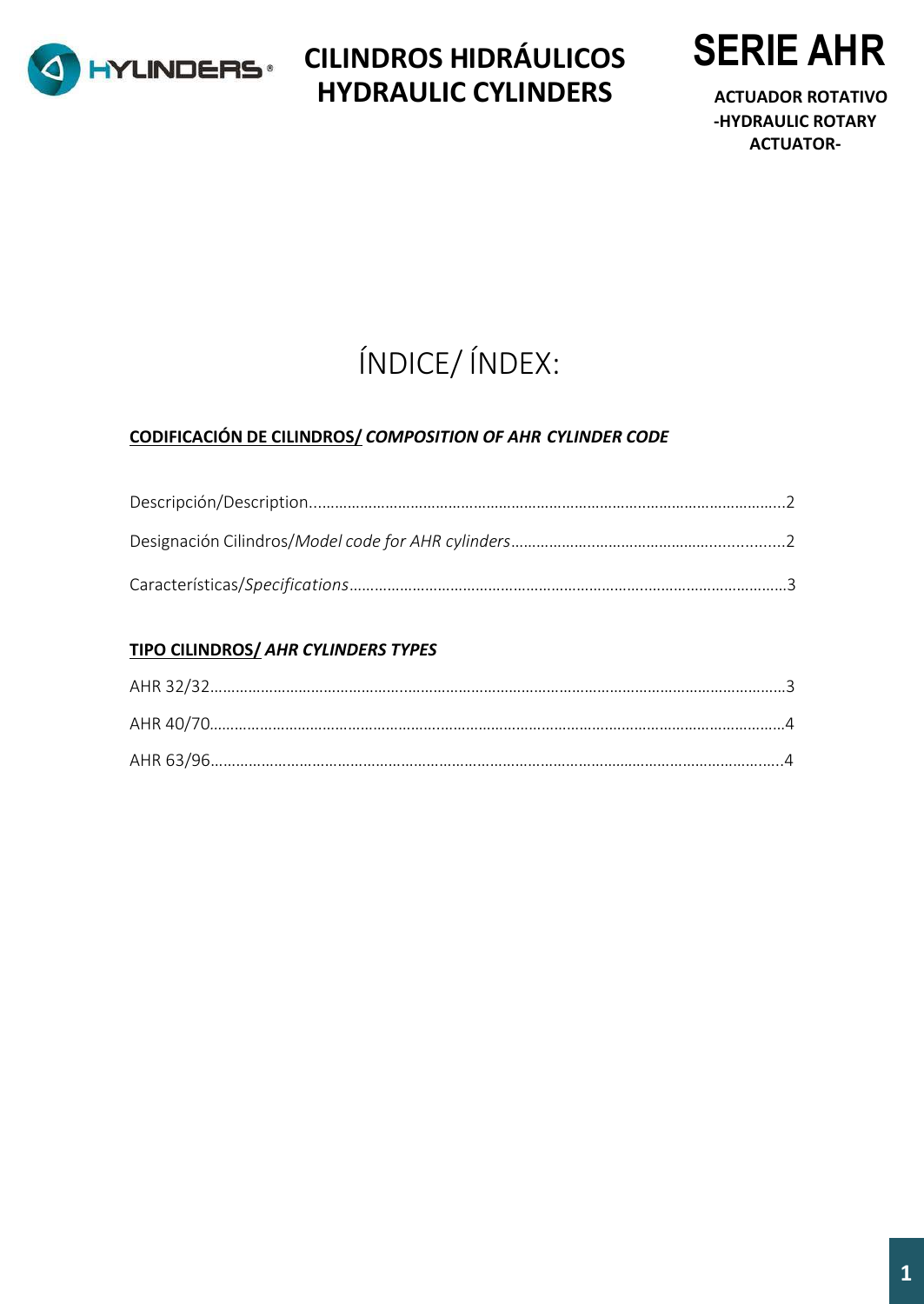

### **CILINDROS HIDRÁULICOS HYDRAULIC CYLINDERS**



 **ACTUADOR ROTATIVO -HYDRAULIC ROTARY ACTUATOR-**





### **DESCRIPCIÓN / DESCRIPTION**



| Ref./Ref. | Descripción / Description              |
|-----------|----------------------------------------|
| 1         | Cuerpo /Body                           |
| 2         | Ajustador de carrera / Stroke adjuster |
| 3         | Tapa / End cap                         |
| 4         | Amortiguación / Cushioning             |
| 5         | Pistón / Piston                        |
| 6         | Cremallera / Rack-rail                 |
| 7         | Cojinete / Ball bearing                |
| 8         | Junta retén / Seal                     |
| 9         | Rueda dentada / Toothed wheel          |
| 10        | Brida trasera / Closing flange         |

### **DESIGNACIÓN CILINDROS AHR / MODEL CODE FOR AHR CYLINDERS**

|                     | AHR - 40 / |                | 70                                              |   | κ                           | ۰                       | 180                                     | ٠ | R                                                    |   |                        |
|---------------------|------------|----------------|-------------------------------------------------|---|-----------------------------|-------------------------|-----------------------------------------|---|------------------------------------------------------|---|------------------------|
|                     |            |                |                                                 |   |                             |                         |                                         |   |                                                      |   |                        |
| Tipo<br><b>Type</b> | Piston     |                | Pistón   Diametro de piñón  <br>Pinion diameter |   | Amortiguación<br>Cushioning |                         | Angulo de rotación<br>Angle of rotation |   | Límite de ajuste<br>de carrera<br>Stroke adjustement |   | Juntas<br><b>Seals</b> |
|                     | 32         | 32<br>40<br>70 |                                                 | N | Sin amortiguación           | Standard 180°           |                                         |   |                                                      | S | Standard               |
|                     |            |                |                                                 |   | Not Cushioning              |                         | (A demandar otro ángulo)                |   |                                                      | V | Viton                  |
|                     | 63         |                | 96                                              | K | Amort.Doble                 | (Other angle on demand) |                                         |   |                                                      |   |                        |
|                     |            |                |                                                 |   | Front and rear C.           |                         |                                         |   |                                                      |   |                        |

HYLINDERS ®- Se reserva el derecho de modificar: Tecnica, material, cotas y formas sin previo aviso HYLINDERS<sup>®</sup>- Reserves the rights to modify: Techniques, materials, dimensions and shapes without prior notice.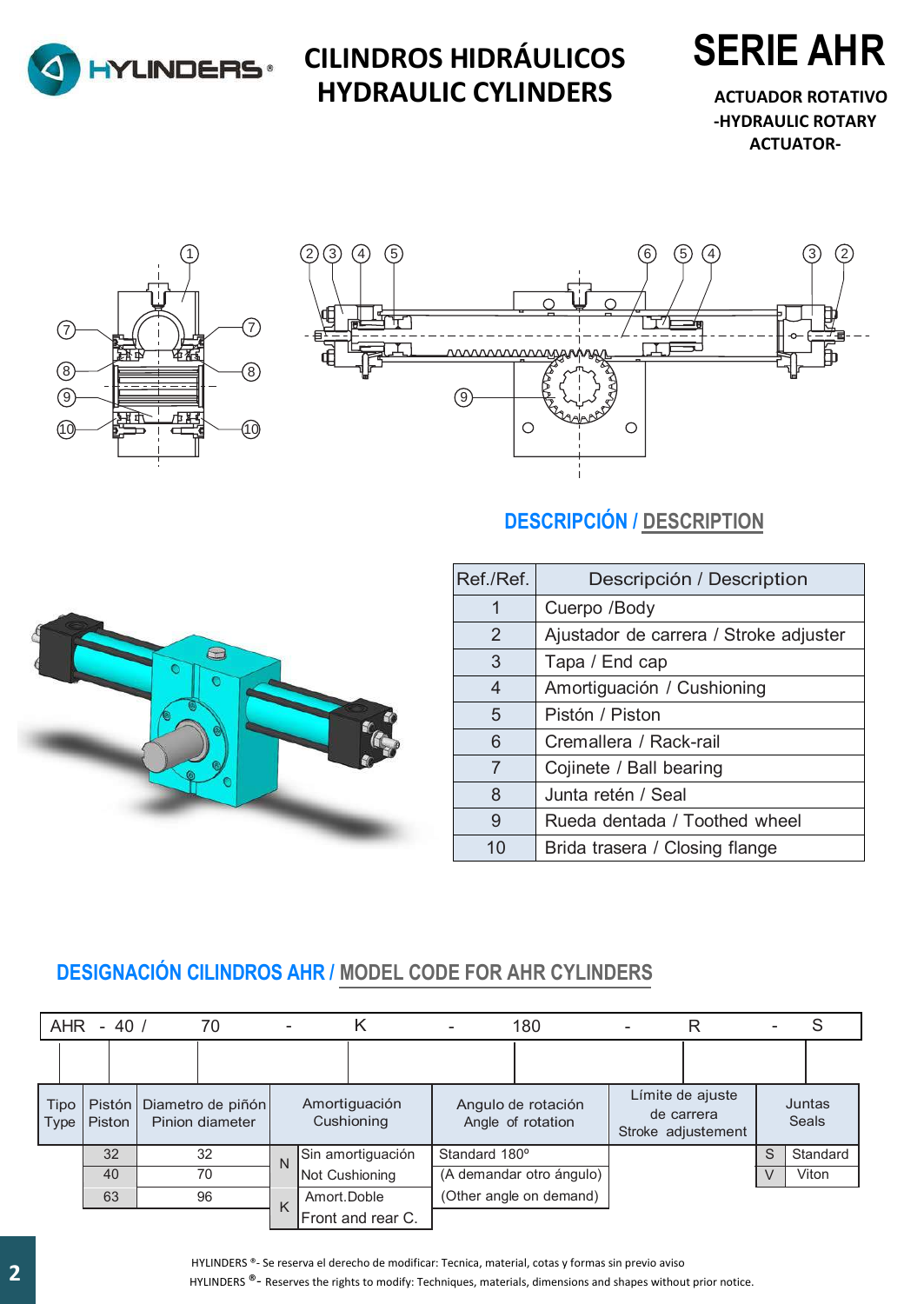

**CILINDROS HIDRÁULICOS HYDRAULIC CYLINDERS**



 **ACTUADOR ROTATIVO -HYDRAULIC ROTARY ACTUATOR-**

#### **CARACTERÍSTICAS / SPECIFICATIONS**

| CARACTERÍSTICAS TÉCNICAS / SPECIFICATIONS |           |           |           |           |  |  |
|-------------------------------------------|-----------|-----------|-----------|-----------|--|--|
|                                           |           | AHR 32/32 | AHR 40/70 | AHR 63/96 |  |  |
| Tensión específica                        | da Nm/bar | 0,12      | 0,40      | 1,20      |  |  |
| Specific torque                           |           |           |           |           |  |  |
| Presión de operación                      | bar       | 100       | 100       | 100       |  |  |
| Operating pressure                        |           |           |           |           |  |  |
| Velocidad máxima                          | bar       | 140       | 140       | 140       |  |  |
| Peak pressure                             |           |           |           |           |  |  |
| Velocidad máx.rotación                    | rad/sec   | 30        | 14        | 10        |  |  |
| Max.speed rotation                        |           |           |           |           |  |  |
| Peso                                      |           |           | 12,5      | 43        |  |  |
| Weight                                    | kg        | 4,80      |           |           |  |  |

# **AHR 32 / 32**



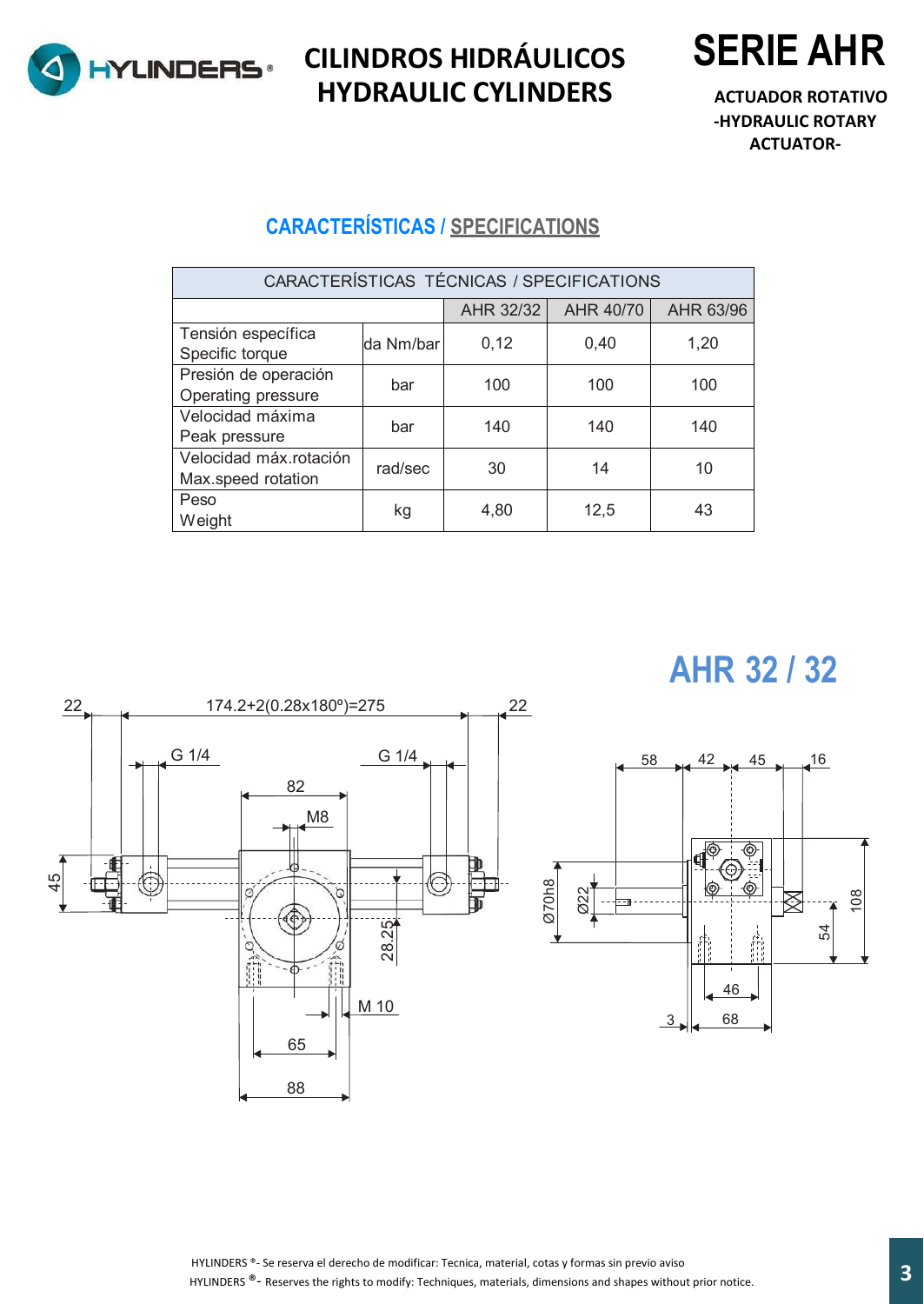

**CILINDROS HIDRÁULICOS HYDRAULIC CYLINDERS**



 **ACTUADOR ROTATIVO -HYDRAULIC ROTARY ACTUATOR-**

## **AHR 40 / 70**



## **AHR 63 / 96**



**4.** HYLINDERS ®- Se reserva el derecho de modificar: Tecnica, material, cotas y formas sin previo aviso en techniques, material, cotas y formas sin previo aviso en techniques, materials, dimensions and shapes without prio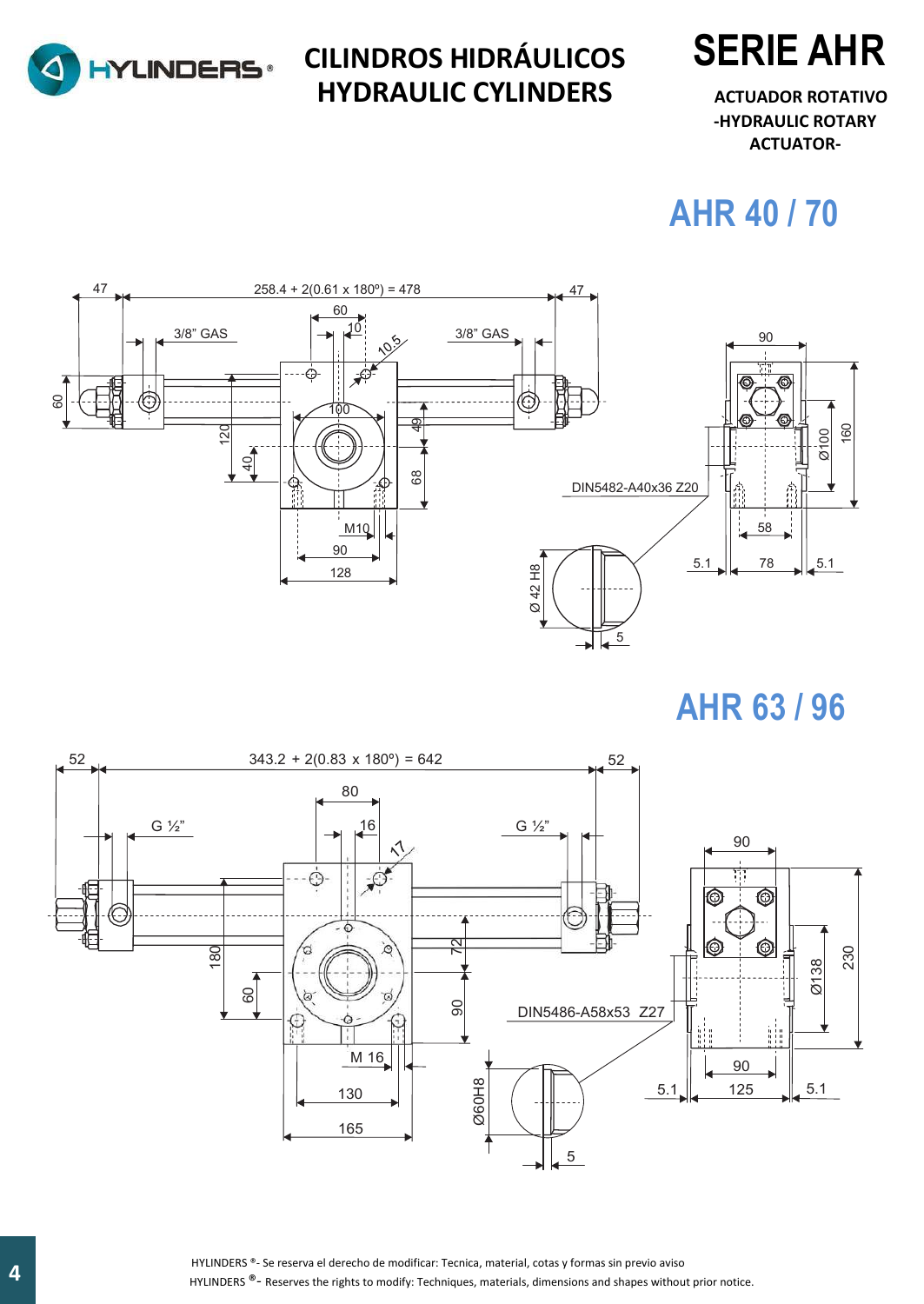

### **CILINDROS HIDRÁULICOS CILINDROS HIDRÁULICOS HYDRAULIC CYLINDERS HYDRAULIC CYLINDERS**



 **ACTUADOR ROTATIVO -HYDRAULIC ROTARY ACTUATOR-**

### **NOTAS / NOTES:**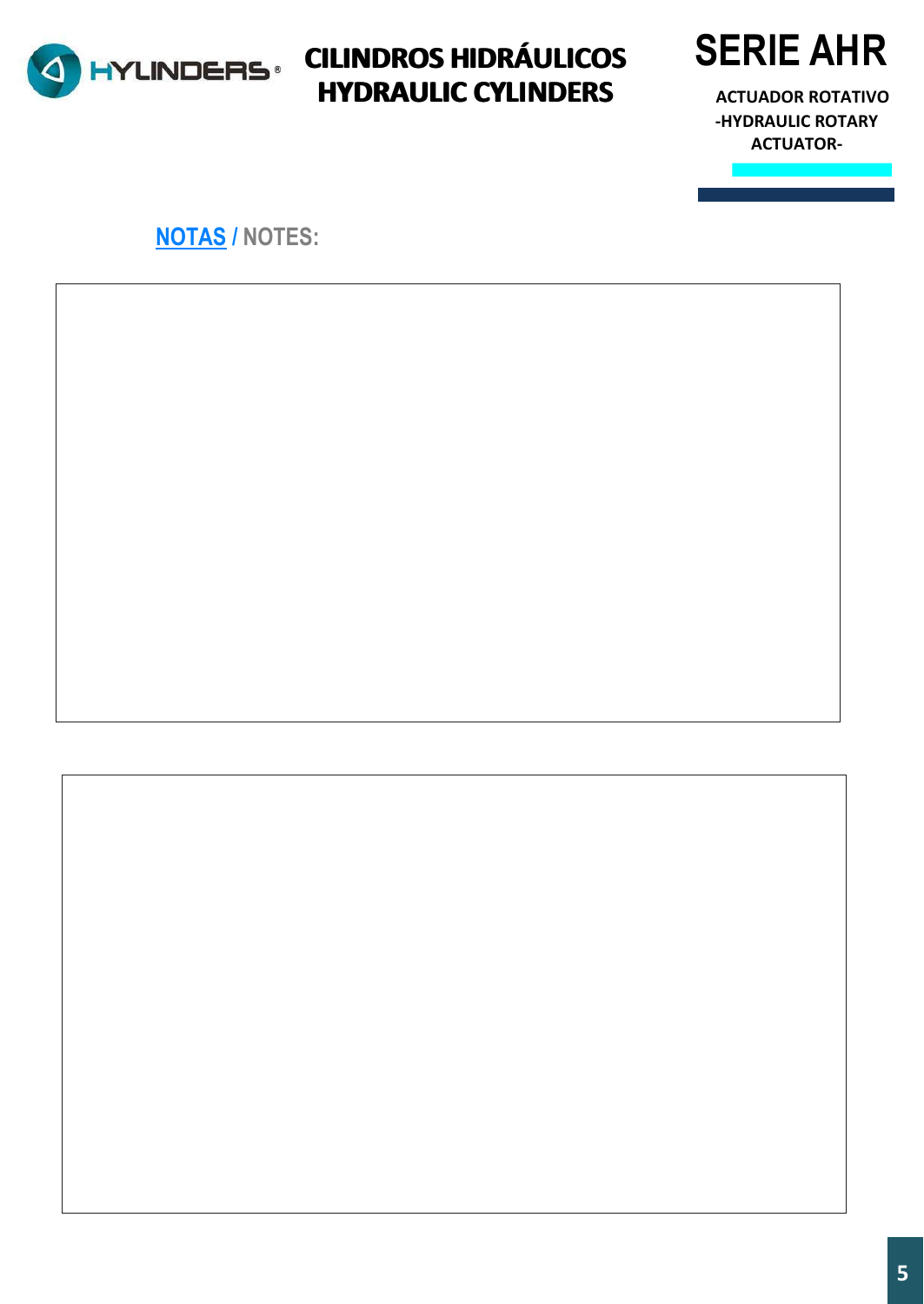

### **CILINDROS HIDRÁULICOS CILINDROS HIDRÁULICOS HYDRAULIC CYLINDERS HYDRAULIC CYLINDERS**



 **ACTUADOR ROTATIVO -HYDRAULIC ROTARY ACTUATOR-**

### **NOTAS / NOTES:**

notice. The contract of the contract of the contract of the contract of the contract of the contract of the contract of the contract of the contract of the contract of the contract of the contract of the contract of the co